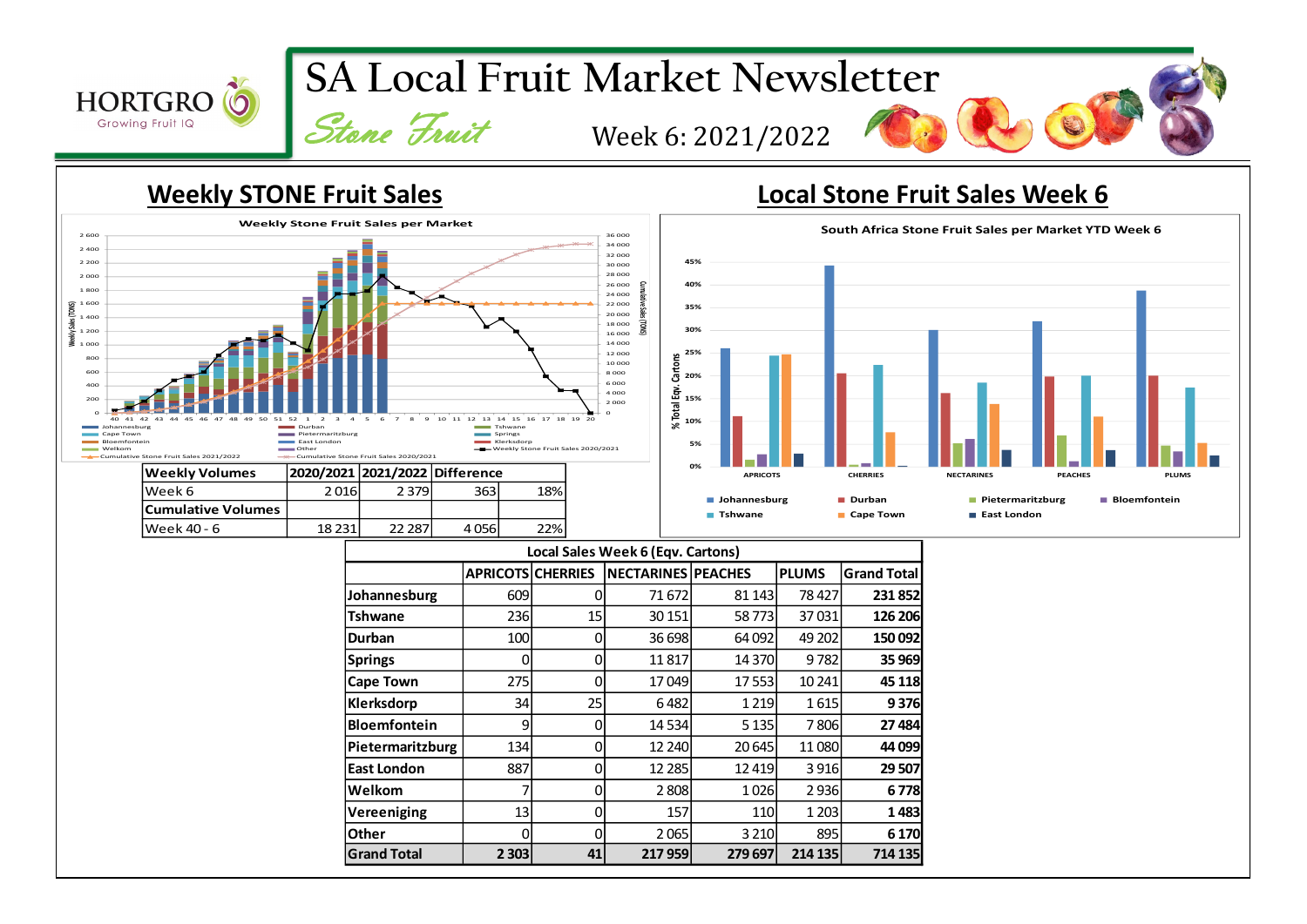

## **South African Peach Sales South African Plum Sales**



| <b>Weekly Volumes</b> | 2020/2021 2021/2022 Difference |           |          |      |
|-----------------------|--------------------------------|-----------|----------|------|
| lWeek 6               | 329 909l                       | 279 697   | $-50212$ | -15% |
| Cumulative volumes    |                                |           |          |      |
| lWeek 40 - 6          | 3 164 324                      | 3 066 614 | -97 710  | -3%  |





| Weekly Volumes            | 2020/2021 2021/2022 Difference |           |         |      |
|---------------------------|--------------------------------|-----------|---------|------|
| Week 6                    | 98 4 23                        | 217959    | 119536  | 121% |
| <b>Cumulative volumes</b> |                                |           |         |      |
| lWeek 40 - 6              | 1818430                        | 2 598 620 | 780 189 | 43%  |



| Weekly Volumes            |         | 2020/2021 2021/2022 Difference |         |     |
|---------------------------|---------|--------------------------------|---------|-----|
| Week 6                    | 154 907 | 235 593                        | 80 686  | 52% |
| <b>Cumulative volumes</b> |         |                                |         |     |
| lWeek 40 - 6              | 794 287 | 1 215 719                      | 421 431 | 53% |